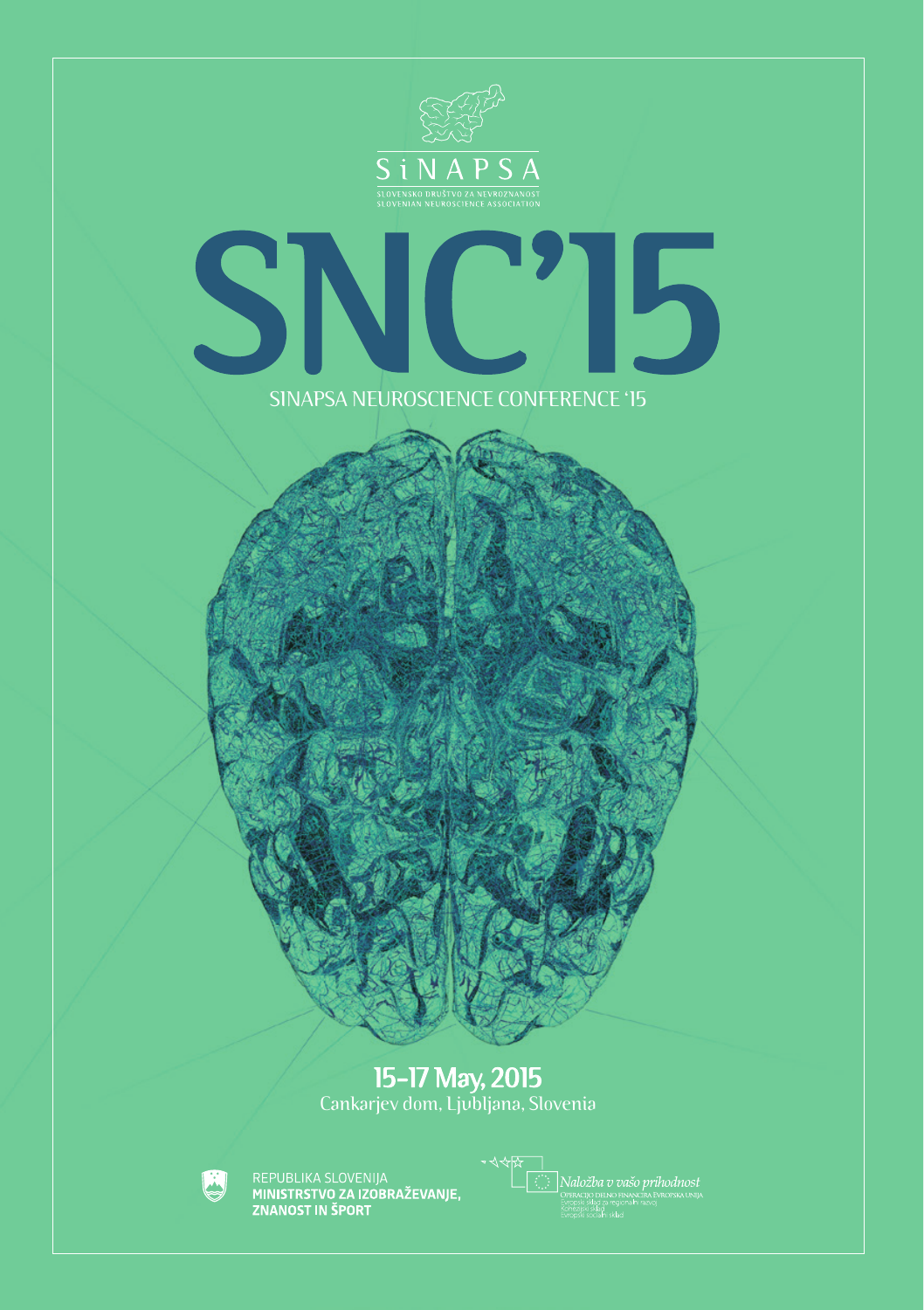## FRIDAY, 15 MAY 2015

- 8:00–19:00 **Registration** | Second Foyer
- 8:30–12:30 **Young Neuroscientists Forum Ljubljana '15** | Kosovel Hall
- 13:00–13:30 **Opening of the SNC'15** | Kosovel Hall
- 13:30–14:30 **AOŽ Memorial lecture** | Kosovel Hall

The tricks neurons use to express their genes: jumping genes, zero-length exons and RNA loops *Jernej Ule*

14:30–16:30 **Symposium** | Kosovel Hall **Neuroeconomy** *Chairs: Sergeja Slapničar, Grega Repovš*

> Neuroeconomics and management control *Sergeja Slapničar*

Dopamine and decision making *Robb Rutledge*

Decomposing cognitive control in economic decision making *Grega Repovš*

EEG investigations on the management control problem *Philip Eskenazi*

- 16:30–17:00 **Coffee break** | Second Foyer
- 17:00–19:00 **Symposium** | Kosovel Hall

**Neural responses and functional effects of dance on cognitive, emotional and motor performance**

*Chair: Maja Bresjanac*

 The neural basis of dance and dance partnering *Steven Brown*

 Cognitive interactions in perceiving, performing and learning dance *Bettina Bläsing*

 Neural responses underlying dance imagery induced by music *Maja Bresjanac*

 Enhanced functional outcomes in older adults who dance regularly *Rado Pišot*

19:00–21:00 **Welcome reception** | Second Foyer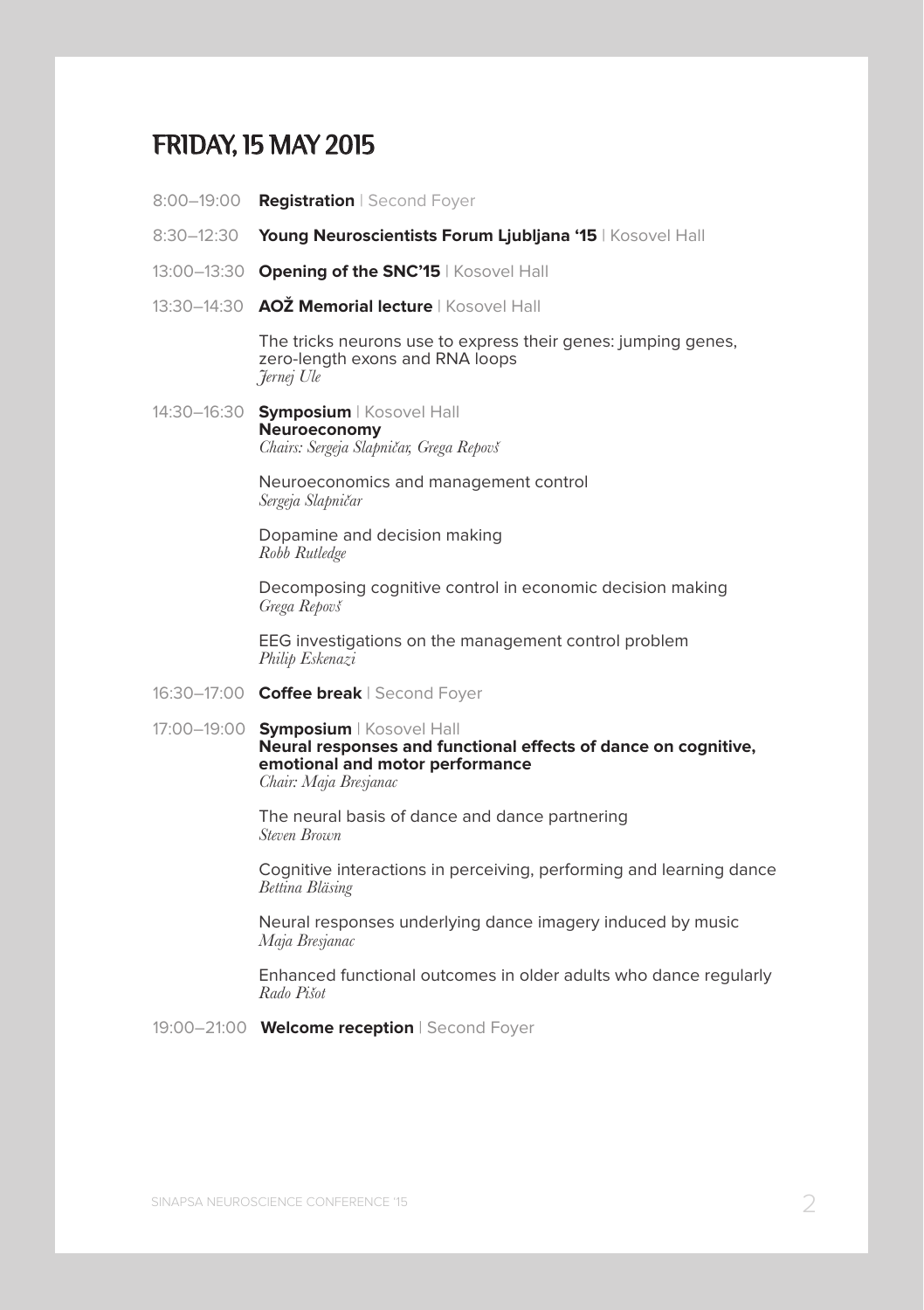#### SATURDAY, 16 MAY 2015

- 8:00–19:00 **Registration** | Second Foyer
- 8:30–10:30 **Symposium** | E1,2 Hall **Cell's protein quality system and neurodegeneration** *Chair: Eva Žerovnik*

Autophagy, p62/SQSTM1 and ALS-FTLD *Alice Goode*

 ALS- and FTLD-associated hexanucleotide repeat expansion mutation in C9orf72ž *Boris Rogelj*

 Modifications of FUS and implications in ALS and FTD *Simona Darovic*

 Mutual chaperoning by amyloid forming proteins/peptides *Eva Žerovnik*

- 10:30–11:00 **Coffee break** | Second Foyer
- 11:00–12:00 **Plenary talk** | Kosovel Hall Psychedelic drugs in science and medicine *Robin Carhart-Harris*
- 12:00–13:30 **Poster session** | Second Foyer

**Cellular neuroscience A**

 **Clinical neuroscience A**

 **Cognitive neuroscience A**

 **Molecular neuroscience A**

#### **Systems neuroscience A**

- 13:30–14:30 **Plenary talk** | E1,2 Hall Autoimmune encephalitis and epilepsy – from synapse to symptoms *Sukhvir Wright*
- 14:30–16:30 **Symposium** | E1,2 Hall **Autoimmunity, encephalitis and epilepsy - another Procrustes bed?** *Chair: David Neubauer*

 Autoimmune encephalitis and antibodies against neuronal cell antigens *Sanja Stopinšek*

 Severe form of autoimmune encephalitis in two children *Mirjana Perkovič Benedik*

 Autoimmunity and epilepsy in childhood *Natalija Krajnc*

 Can FIRES be a part of this story? *Neli Bizjak*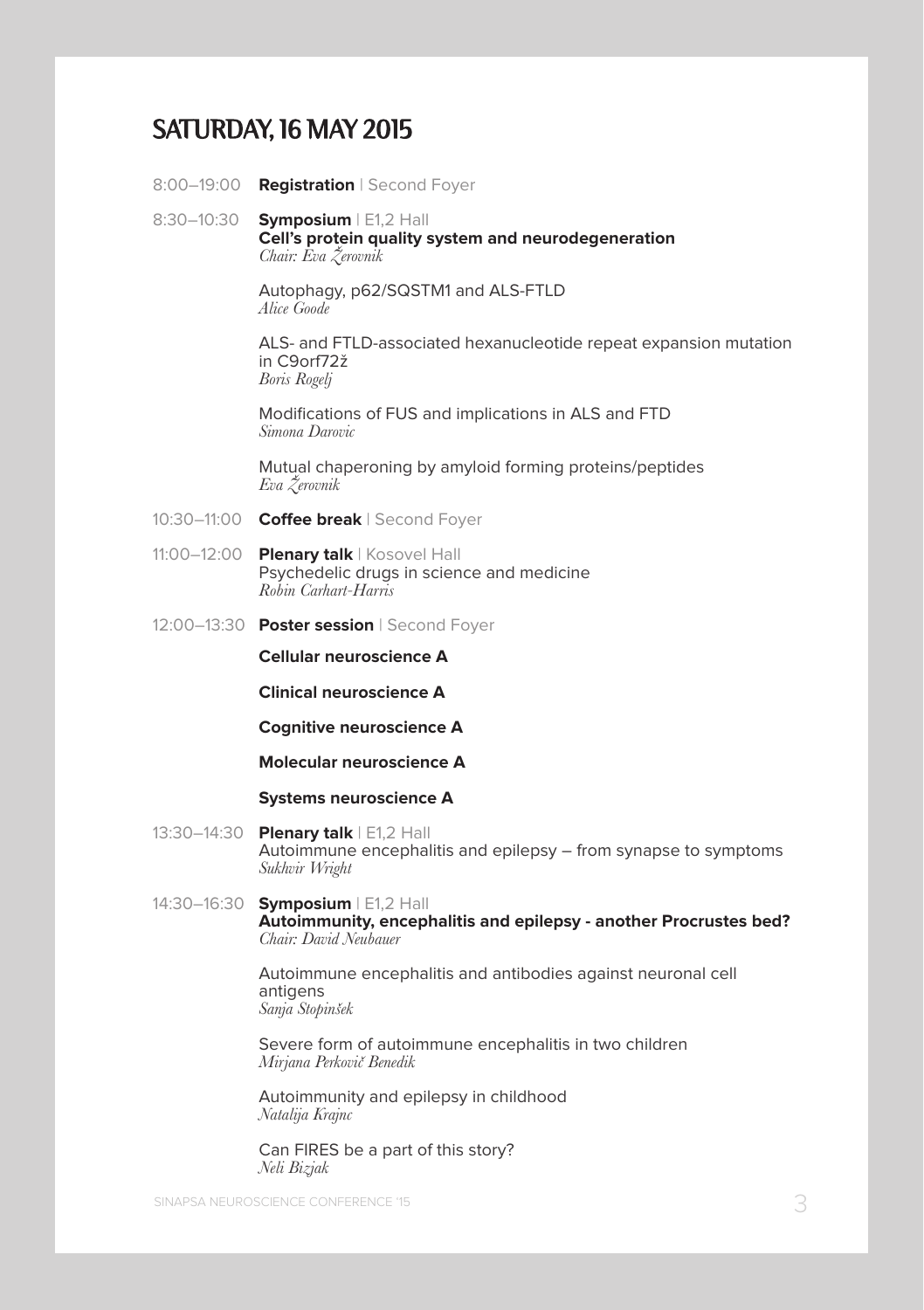#### 16:30–17:00 **Coffee break** | Second Foyer

#### 17:00–19:00 **Symposium** | E1,2 Hall **Nerve stimulation: From basic research to clinic** *Chairs: Janez Rozman, Polona Pečlin*

 General overview of nerve stimulation: From past to future *Winfried Mayr*

 Implantable nerve interfaces developed in Slovenia and their use in research and clinical applications *Janez Rozman*

 Twenty-nine year stimulation of the common peroneal nerve: A case report *Polona Pečlin*

 Neuromodulation in the treatment of pelvic floor dysfunctions *Adolf Lukanović*

 Our experience with vagal stimulation for heart rate control *Matej Podbregar*

 Compound action potentials in an isolated rat sciatic nerve elicited with specific current stimulating pulses when exposed to anesthetic bupivacaine *Monika C. Žužek*

- 19:00–20:45 **Neuroscience & society dialogue Scientific exploration of brain on drugs: Prizes and pitfalls** | Kosovel Hall
- 21:00–0:00 **Social evening** | Slamič Café

#### SUNDAY, 17 MAY 2015

9:00–16:30 **Registration** | Second Foyer

9:30–11:30 **Symposium** | Kosovel Hall **Biomarkers of epileptogenesis, pharmacogenomics and functional brain connectivity in epilepsy** *Chair: Bogdan Lorber*

> Imaging epileptogenesis *Matthias Koepp*

 Graph-theoretical analysis of language networks in temporal lobe epilepsy *David Gosar*

 Pharmacogenomics of drug resistance in epilepsy *Andreja Avberšek*

11:30–12:00 **Coffee break** | Second Foyer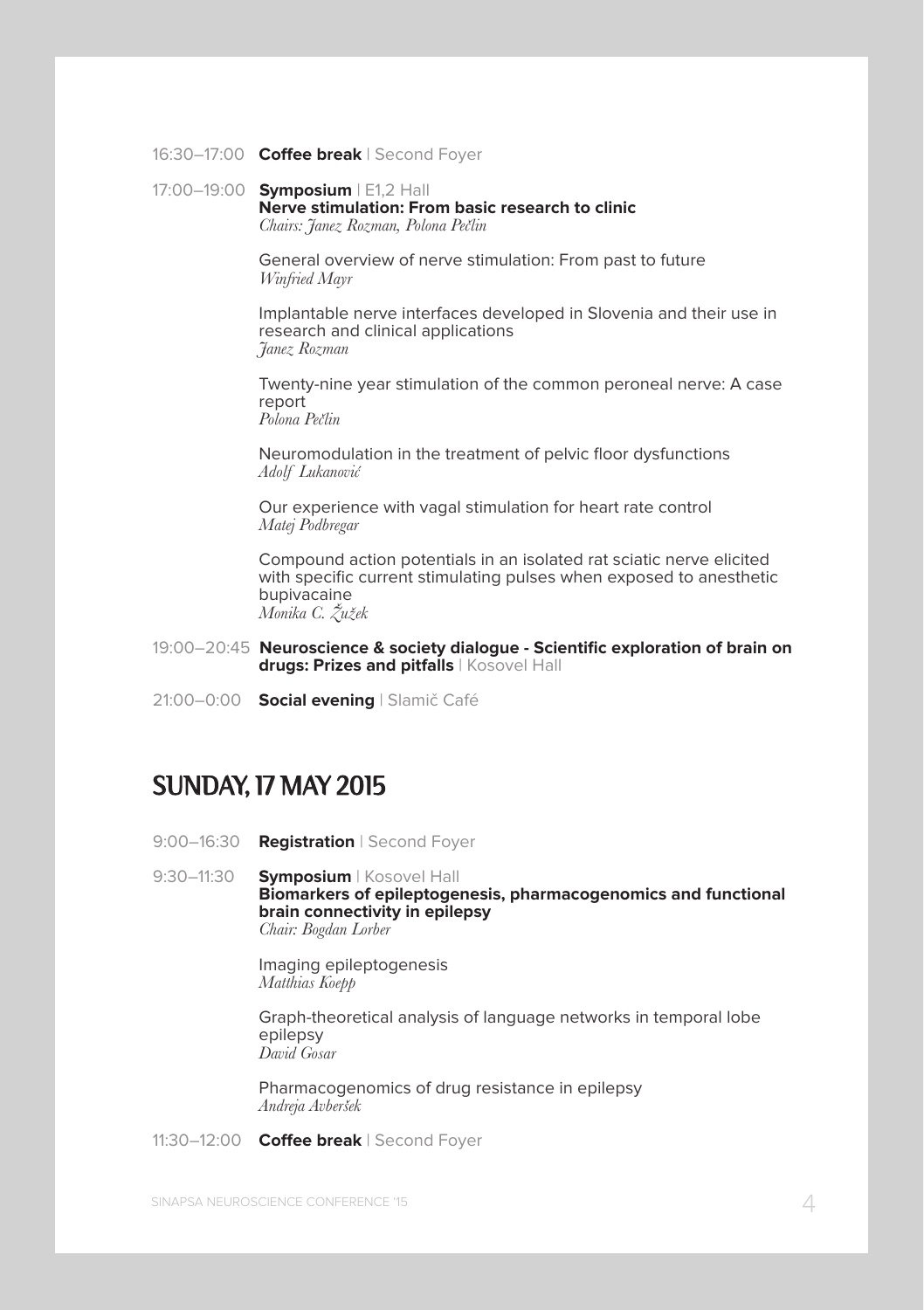12:00–13:30 **Poster session** | Second Foyer

#### **Molecular neuroscience B**

 **Cellular neuroscience B**

 **Clinical neuroscience B**

#### **Cognitive neuroscience B**

 **Systems neuroscience B**

#### 13:30–15:30 **Symposium** | Kosovel Hall **Multimodal imaging in diagnostics of preclinical stages of neurodegenerative disorders** *Chairs: Zvezdan Pirtošek, Milica Gregorič Kramberger*

 The overall design of the study, clinical and CSF data *Milica Gregorič Kramberger*

 Neuropsychological markers of mild cognitive impairment *Simon Brezovar*

 Can electrophysiological responses to AX-CPT task differentiate between early stages of neurodegenerative disorders? *Jure Bon*

 Altered white matter microstructure in mild cognitive impairment and Parkinson's disease *Indre Pileckyte*

 Resting state functional connectivity in patients with mild cognitive impairment and Parkinson's disease *Anka Slana*

 Metabolic biomarkers in patients with mild cognitive impairment and Parkinson's disease *Petra Tomše*

- 15:30–16:30 **Plenary talk** | Kosovel Hall Human Brain Project: implications for neurology *Richard Frackowiak*
- 16:30–16:45 **Closing of the SNC'15** | Kosovel Hall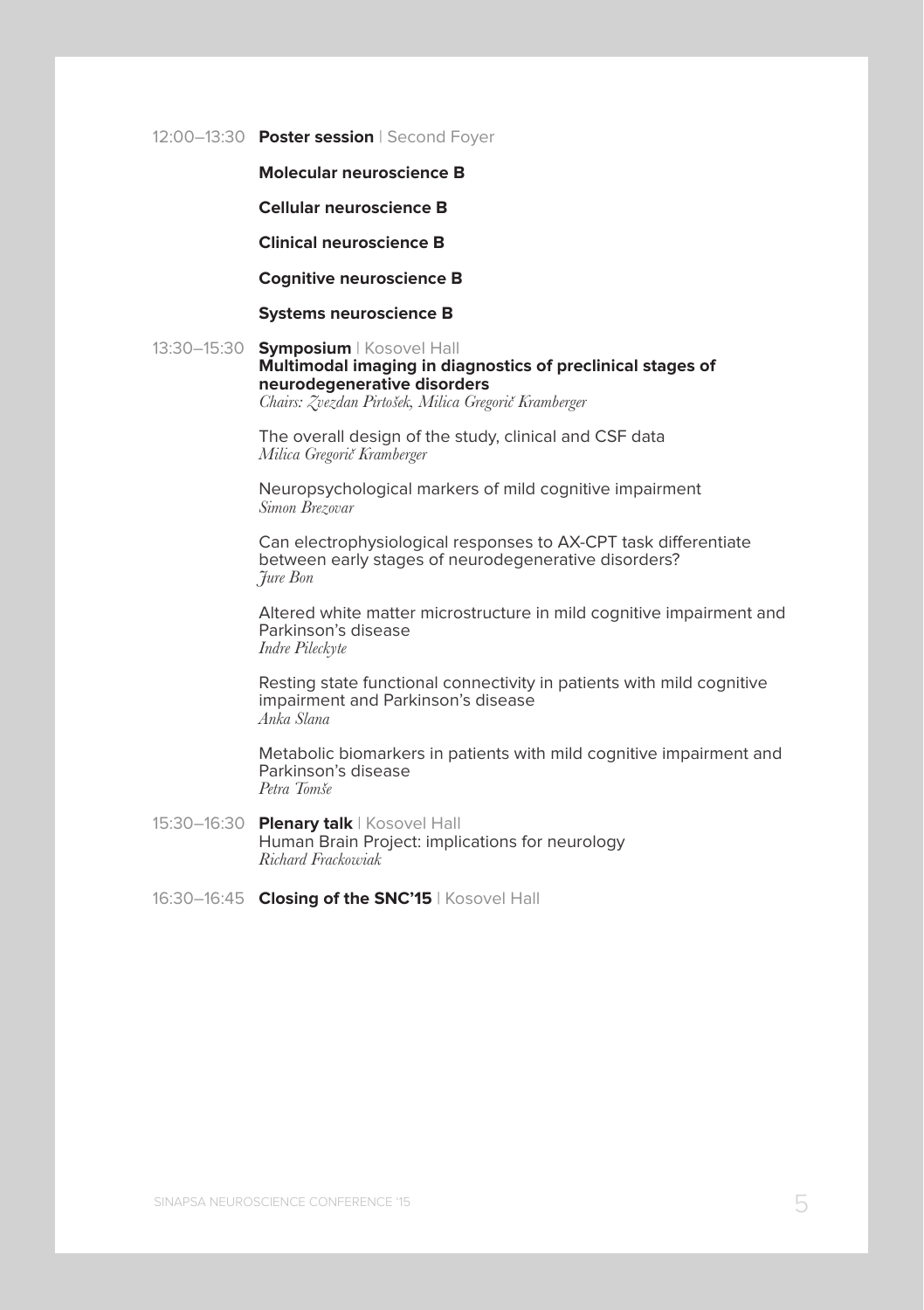## YOUNG NEUROSCIENTISTS FORUM LJUBLJANA '15

#### FRIDAY, 15 MAY 2015 | KOSOVEL HALL, CANKARJEV DOM

- 8:30–8:40 **Opening of the YNFL'15**
- 8:40–9:40 **Oral presentations 1**
- 8:40 The impact of upper motor neuron degeneration on respiration in wakefulness and sleep in amyotrophic lateral sclerosis *Judita Jeran*
- 9:00 Characterisation of co-culture of spinal cord explants and muscle cells after electroporation with FUS, a protein involved in ALS/FTLD *Sonja Prpar Mihevc*
- 9:20 Chronic social isolation reduces parvalbuminpositive interneurons in the medial prefrontal cortex of adult rats: protection by fluoxetine and clozapine *Nevena Todorović*
- 9:40–10:00 **Coffee break**

#### 10:00–11:00 **Oral presentations 2**

- 10:00 The role of medial prefrontal cortex in uncertainty-based decision making in rats *Nace Mikuš*
- 10:20 The vulnerability of the structural connectome to stroke in older adults *Rok Berlot*
- 10:40 A simple and cost-effective q EEG evaluation shows marked differences between early Alzheimer's disease patients and controls *Bruna Pikš*
- 11:00–11:20 **Coffee break**
- 11:20–12:20 **Coffee with neuroscientist Professor Jernej Ule**
- 12:20–12:30 **Closing of the YNFL'15**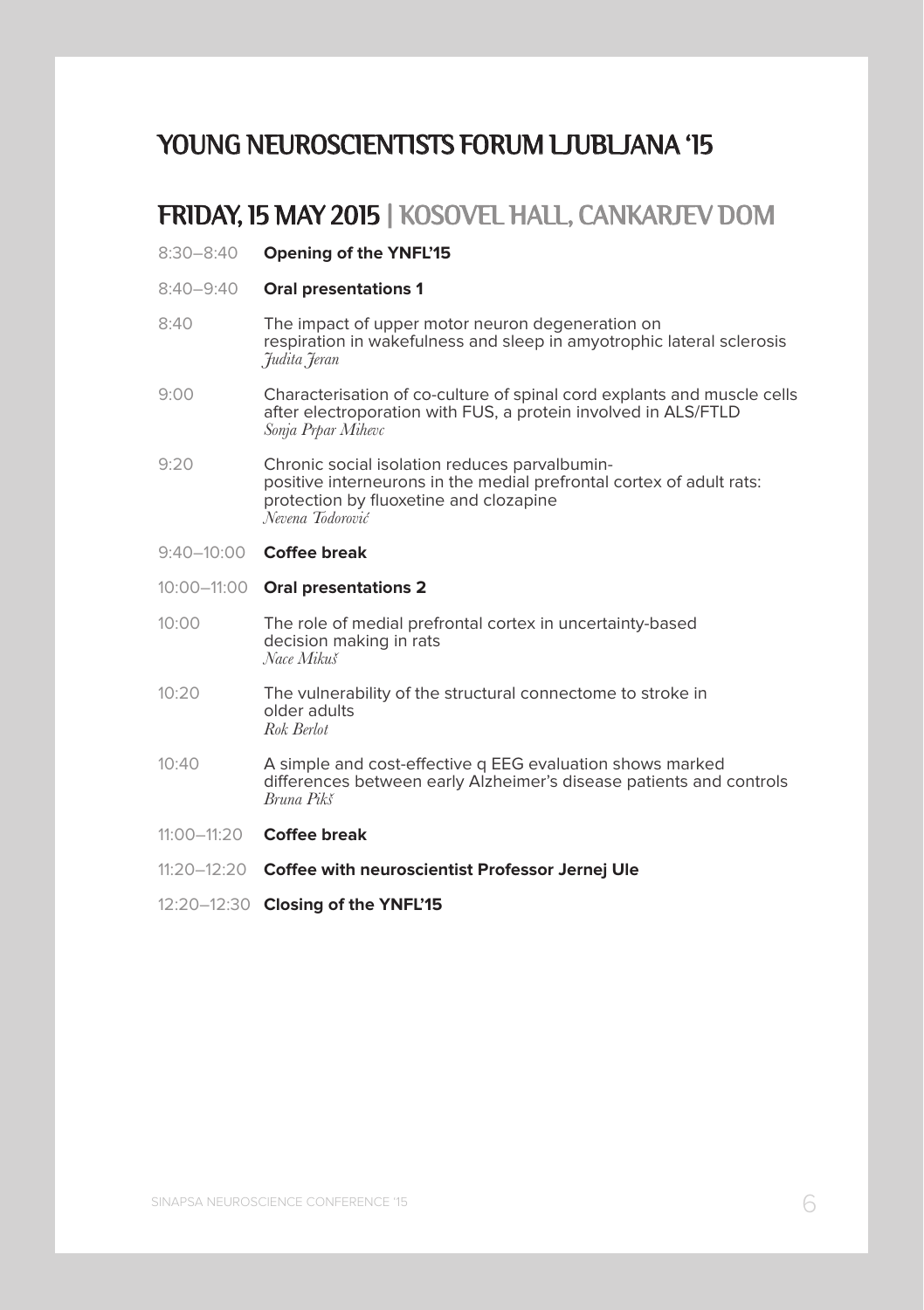## EDUCATIONAL WORKSHOP ON ADDICTION

## SATURDAY, 16 MAY 2015 | KOSOVEL HALL

#### 8:30–10:30 **Session I: Neurobiology**

- 8:30 Learning mechanisms of drug dependence *Jenn Murray*
- 9:30 Pleasant and unpleasant effects of alcohol *Dorit Ron*
- 14:30–16:30 **Session II: Alcohol addiction: Stigma, ethical challenges and treatment**
- 14:30 How can science help explain ethical issues related to alcohol dependence syndrome? *Zdenka Čebašek Travnik*
- 15:00 Alcohol addiction treatment *Darja Boben Bardutzky*
- 15:30 (Neuro)science and alcohol dependence syndrome related stigma *Mirjana Radovanović*
- 16:00 Summary discussion
- 17:00–19:00 **Session III: Addiction, ADHD and psychoactive substance abuse**
- 17:00 Addiction, comorbidity and new psychoactive substances *Nuša Šegrec*
- 17:30 Epidemiology and clinical presentation of ADHD *Mirjana Delić*
- 17:50 Differential diagnosis and comorbidity in ADHD *Andrej Kastelic*
- 18:10 Treatment of adults with ADHD *Mirjana Delić*
- 18:30 ADHD, psychoactive substance abuse, addiction disorders and treatment *Andrej Kastelic*
- 18:50 Summary discussion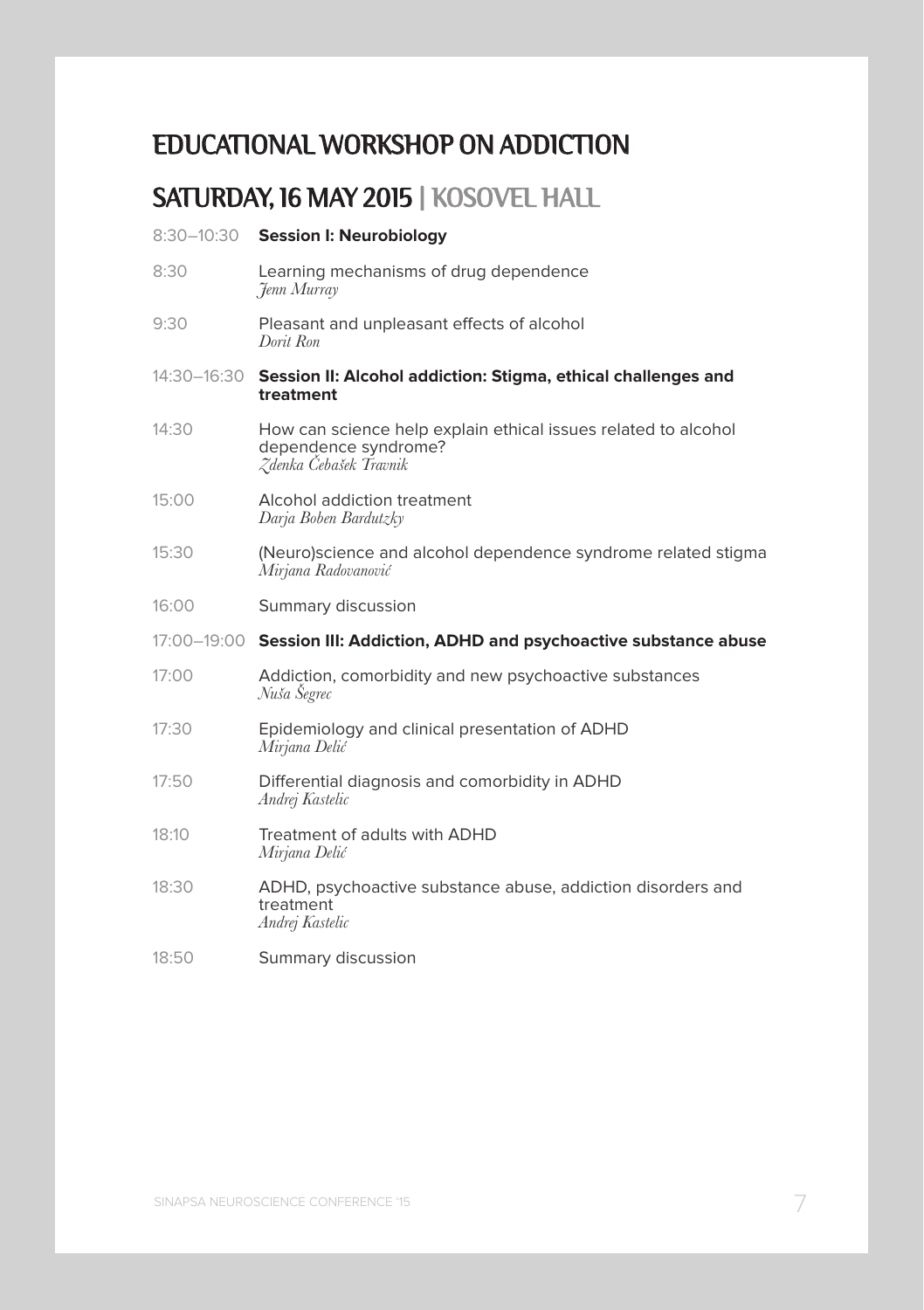## EDUCATIONAL COURSE ON LATE-ONSET POMPE DISEASE

## FRIDAY, 15 MAY 2015 | E3 HALL, CANKARJEV DOM

13:00–14:00 **Catering lunch, venue**

| 14:00–14:15 | Welcome speech, programme announcement<br>Organiser; Mr. Boris Suštaršič (President of the Muscular Dystrophy Association of<br>Slovenia) |
|-------------|-------------------------------------------------------------------------------------------------------------------------------------------|
| 14:15—16:05 | <b>Clinical reviews</b>                                                                                                                   |
| 14:15       | Late Onset Pompe disease - overview<br>Zoran Mitrović (CRO)                                                                               |
| 14:35       | Diagnostic challenges in LOPD<br>Agnes Herczegfalvi (HU)                                                                                  |
| 14:55       | Case report - two sisters<br>Katalin Vardi (HU)                                                                                           |
| 15:10       | Pitfalls in adult Pompe disease diagnosis<br>Georgios Konstantinos Papadimas (GR)                                                         |
| 15:30       | LGMD and pseudo GAA deficiency: a case from Croatia<br>Rujana Šprljan Alfirev (CRO)                                                       |
| 15:45       | Patient perspective<br>Marko Studen (SLO)                                                                                                 |
|             | 16:05-16:25 Coffee break                                                                                                                  |
|             | 16:25-18:00 Diagnostic reviews                                                                                                            |
| 16:25       | EMG in LOPD: Where to start, what to expect?<br>Ervina Bilić (CRO)                                                                        |
| 16:40       | Case study: juvenile/adult patient<br>Danijela Petković Ramadža (CRO)                                                                     |
| 16:55       | Detecting GAA deficiency by DBS - how sensitive and how specific?<br>Ksenija Fumić (CRO)                                                  |
| 17:10       | The impact of molecular diagnosis<br>Karin Writzl (SLO)                                                                                   |
| 17:25       | Muscle biopsy in Pompe disease<br>Marija Meznarič (SLO)                                                                                   |
| 17:40       | General discussion                                                                                                                        |
| 17:55       | Wrap up and closing, 1st day                                                                                                              |
|             | 20:00–23:00 Dinner   Gostilna na gradu (meeting point 19:30 Hotel Slon for                                                                |

walking, 19:40 Erjavčeva Street for bus transfer)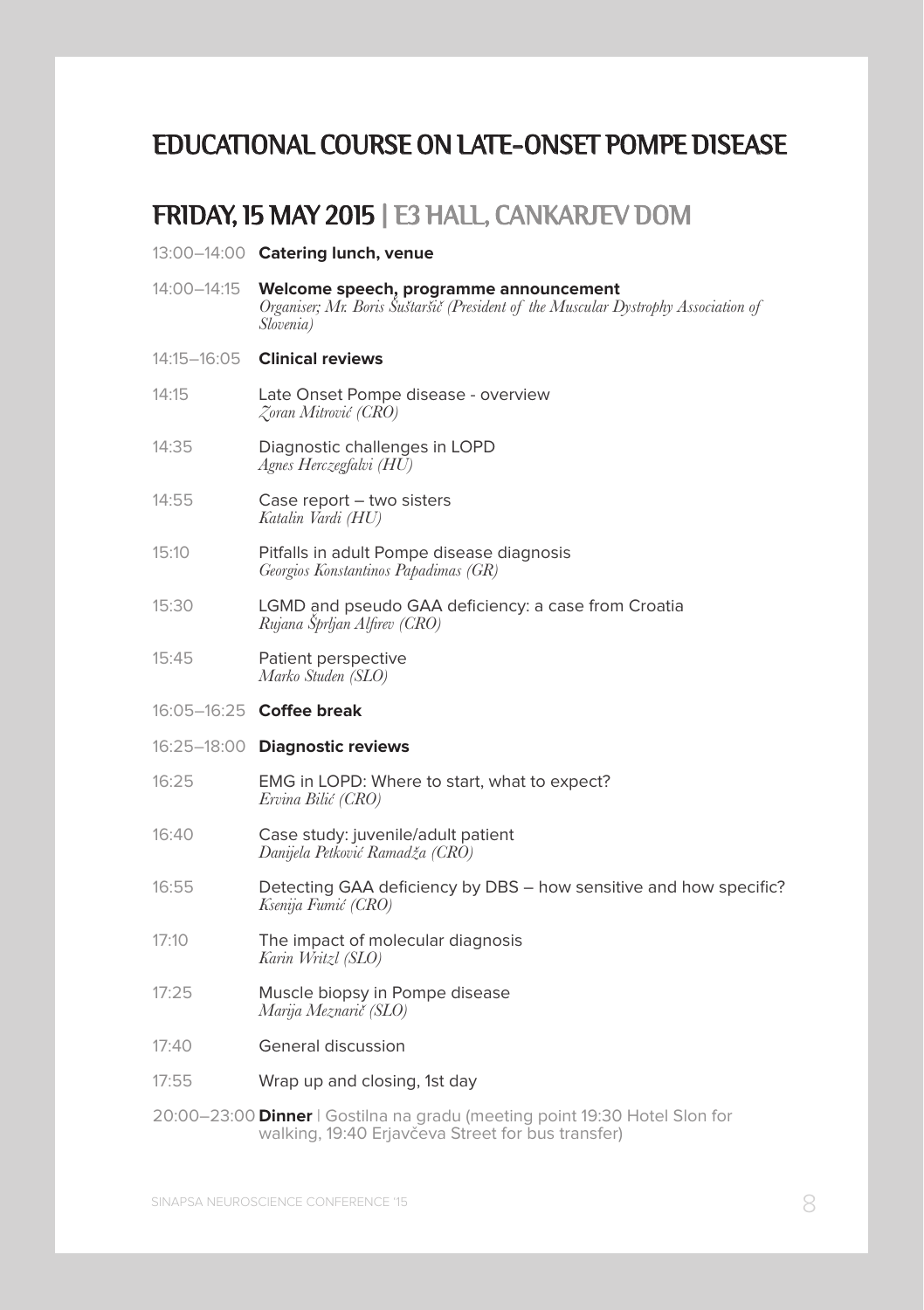## SATURDAY, 16 MAY 2015 | E3 HALL, CANKARJEV DOM

| 9:15-10:50      | <b>Patient assessment</b>                                                                                   |
|-----------------|-------------------------------------------------------------------------------------------------------------|
| 9:15            | Patient association screening project<br>Lea Leonardis (SLO)                                                |
| 9:35            | <b>Automated LGMD Diagnostic Assistant</b><br>Svetlana Tomić (CRO)                                          |
| 9:55            | Bulgarian experience with high risk testing project<br>Teodora Chamova (BG)                                 |
| 10:15           | Parents refusing of child's diagnose - what's the next step? A case<br>from Serbia<br>Slavica Ostojić (SER) |
| 10:30           | Patient follow up<br>Anca Hancu (RO)                                                                        |
| 10:50-11:10     | <b>Coffee break</b>                                                                                         |
| $11:10 - 13:00$ | Disease control                                                                                             |
| 11:10           | Toward the therapy of LOPD<br>Danijela Petković Ramadža (CRO)                                               |
| 11:30           | Case study: patient refuses the therapy<br>Lea Leonardis (SLO)                                              |
| 11:45           | Internist check up<br>Ivan Pećin (CRO)                                                                      |
| 12:00           | Therapy, weight control, diet and exercise – physician's perspective<br>Zsuzsanna Almassy (HU)              |
| 12:20           | Therapy, weight control, diet and exercise – patient's perspective<br>Pompe patient (HU)                    |
| 12:40           | General discussion                                                                                          |
| 12:55           | Wrap up and closing                                                                                         |
| 13:00           | Lunch / departure                                                                                           |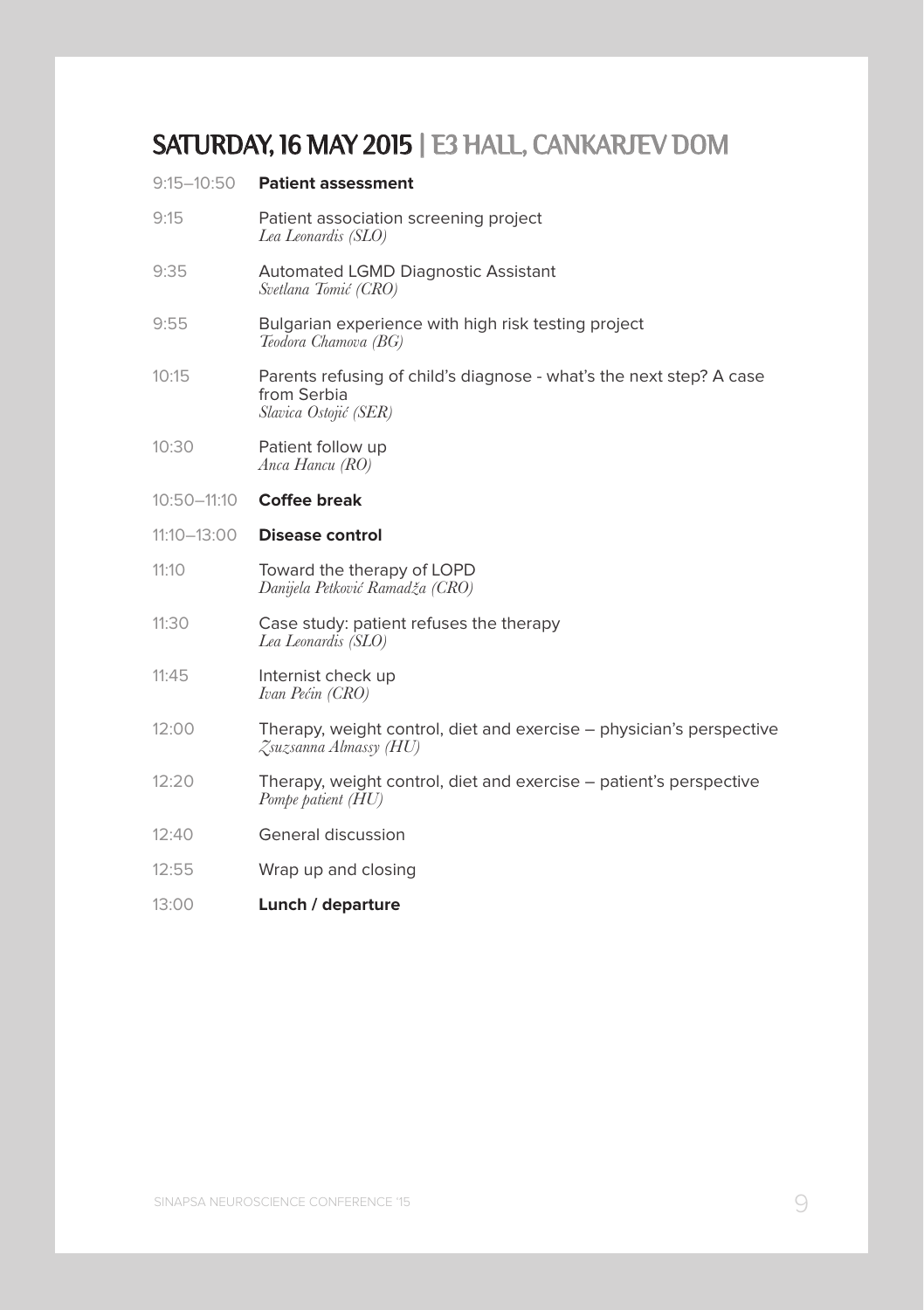### KLINICNI SIMPOZIJ Zgodnia diagnostika in obravnava psihotičnih motenj

## PETEK, 15. MAJ 2015 | DVORANA E1,2, CANKARJEV DOM

#### 15:00–16:30 **Klinični simpozij**

**Zgodnja diagnostika in obravnava psihotičnih motenj** *Moderatorja: Borut Škodlar, Jurij Bon*

Uvod *Jurij Bon*

Razvoj diagnostičnih kriterijev za prodromalna stanja in prve psihotične epizode *Vesna Gaberšek*

Pomen bazičnih simptomov in motenj zavedanja sebe za zgodnjo diagnostiko *Matej Potočan*

Psihotična stanja v otroštvu in mladostništvu - klinična slika, diagnostika in obravnava *Barbara Šegula*

#### 16:30–17:30 **Satelitski simpozij (Eli Lilly)**

*Moderator: Andrej Kastelic*

Uvod *Andrej Kastelic*

Patofiziološko ozadje ADHD in možnost zdravljenja v odrasli dobi *Jurij Bon*

Zdravljenje ADHD v odrasli dobi - praktični primer bolnika *Hojka Gregorič Kumperščak*

Razprava in zaključki *Andrej Kastelic*

- 17:30–18:00 **Odmor s kavo**
- 18:00–19:00 **Klinični simpozij nadaljevanje Zgodnja diagnostika in obravnava psihotičnih motenj** *Moderatorja: Borut Škodlar, Jurij Bon*

Pregled raziskav o medikamentoznem in psihoterapevtskem zdravljenju v prodromalnem obdobju *Marko Saje*

Primerjava teoretičnih vidikov psihoterapevtskih pristopov v prodromalnih stanjih in pri prvi psihotični epizodi *Borut Škodlar*

Kognitivne motnje in disfunkcije nevronskih omrežij v različnih fazah bolezni *Grega Repovš*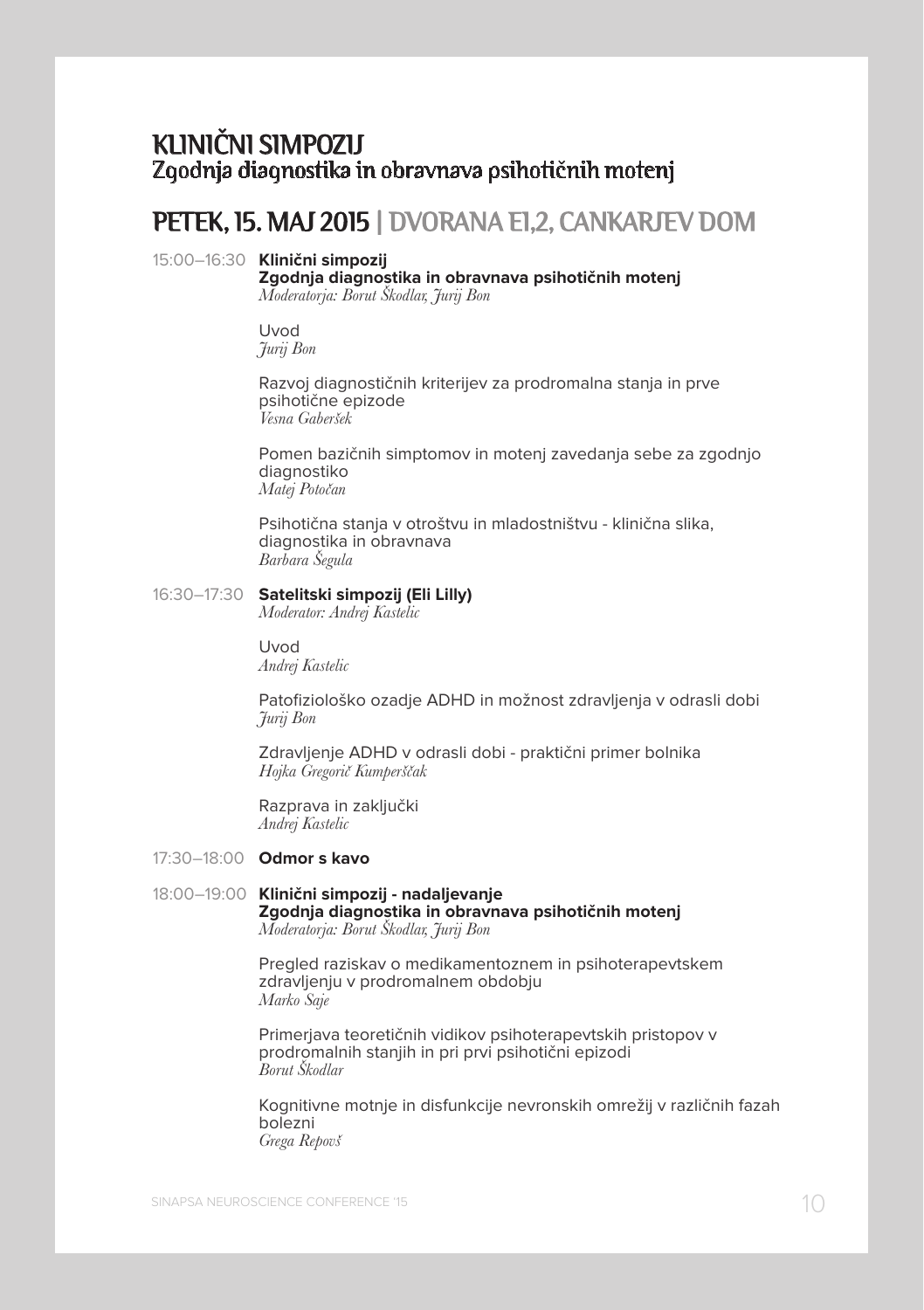## FLOOR PLAN OF THE LECTURE ROOMS

The conference will take place in **Foyer II** of **Cankarjev dom**, Prešernova cesta 10, Ljubljana.

**-2 / Foyer II**



## **SPONSORS**